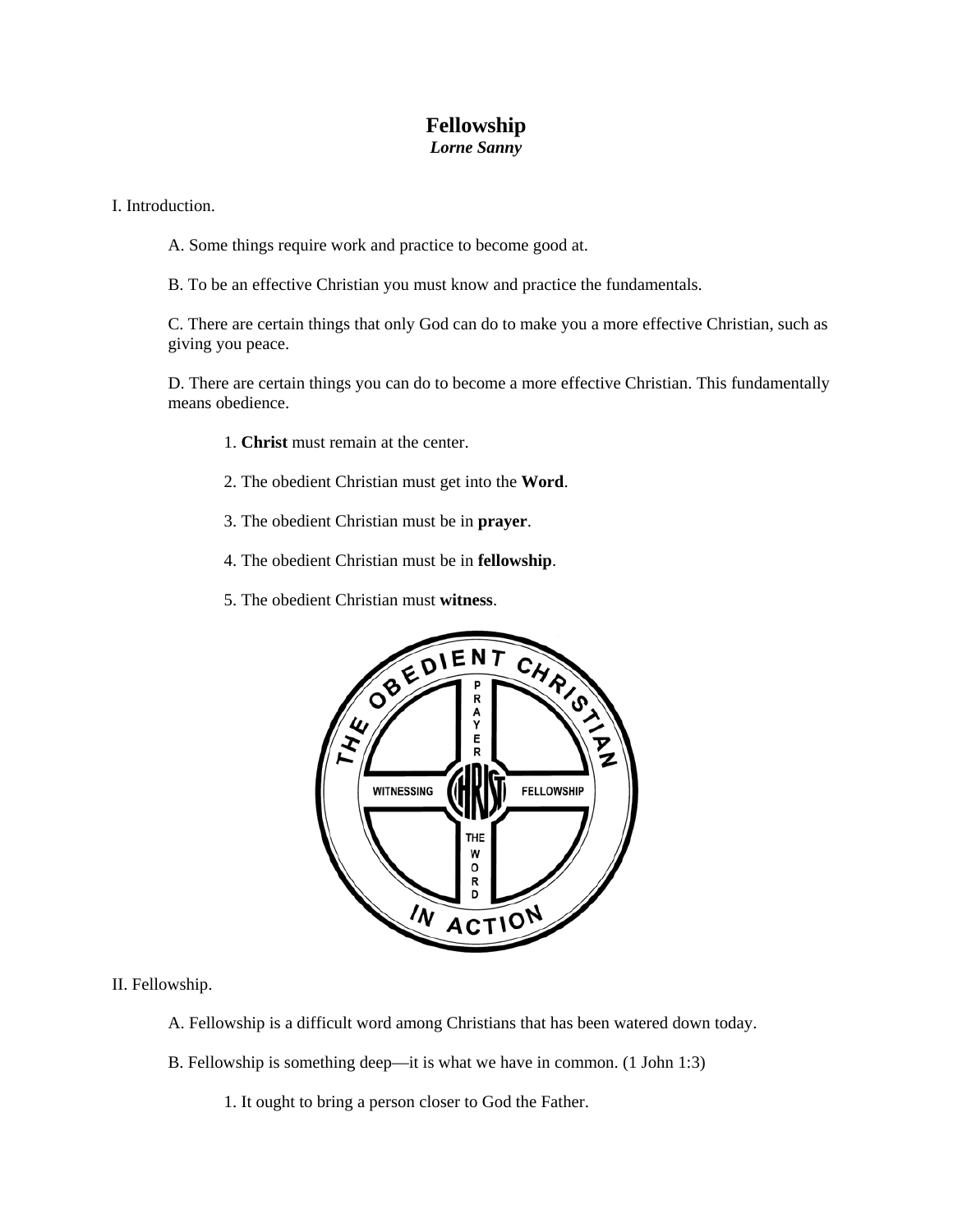2. It starts with people but ends up with personal fellowship with Christ.

B. Fellowship is something amazing. (Matthew 8:18-20)

1. We cannot operate all on our own.

- 2. Praying with one another has power to restore perspective.
- C. Fellowship is something that is self-emptying. (Hebrews 13:15-16)

1. It is deliverance from self.

- 2. It helps one to be who one really is.
- D. Fellowship is reinforcing and as a result it is stabilizing. (Romans 1:11-12)

III. Requirements for fellowship.

A. There is no New Testament fellowship without Christ in one's life.

B. Obedience. (John 14:21)

1. Obedience and humility bring blessing.

2. The Bible is really about trusting God and being obedient to Him.

- 3. We are obedient through the Scriptures. (John 5:33)
- C. Prayer.

1. Our quiet times ought to be centered around Who the Lord is and what He wants us to do.

2. We can also pray the day forward.

D. Witness.

1. This is more than verbalizing a testimony.

2. It has to do with prayer, good deeds, thoughtfulness, sacrifice, service, articulation of testimony, and sharing of the actual gospel.

3. This is important because Jesus is where the people are who need the gospel. (John 12:26)